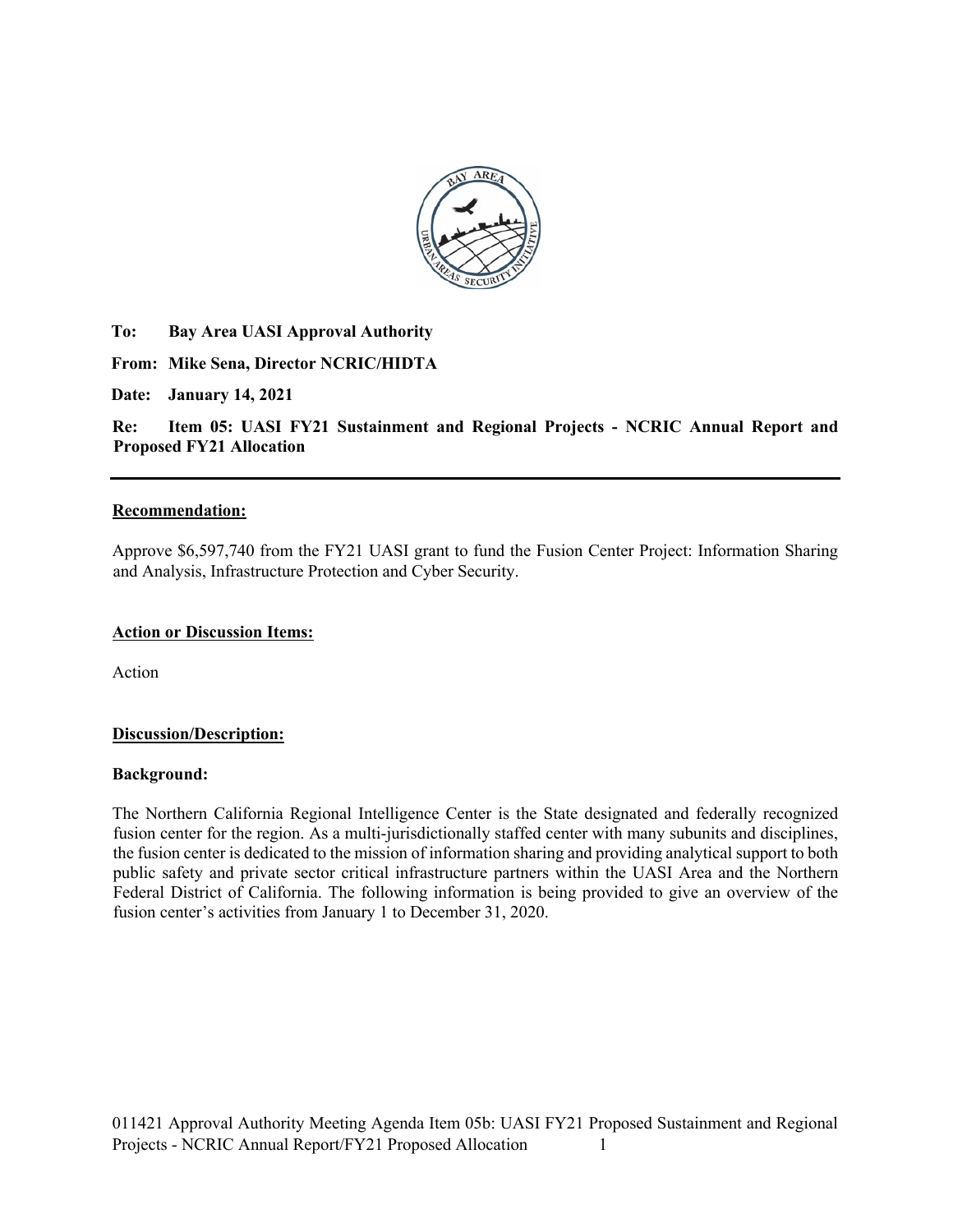### **TERRORISM LIAISON OFFICER OUTREACH PROGRAM - (TLOOP)**

**Duties:** Provide outreach and training to regional partners; review all submitted Suspicious Activities Reports (SAR); follow up on SARs and threats to public safety that require additional information collection and dissemination.

**Personnel assigned**: Ten (10)

**Follow ups:** 206 of 1301 SARs

#### **Distribution Lists:**

17,101 NCRIC Members Approved for Law Enforcement Sensitive Information 2,875 NCRIC Members Approved for Official Use Only Information

# **INFORMATION TECHNOLOGY—CYBER**

**Personnel assigned**: Four (4)

**Duties:** Cyber team members improve regional resilience by sharing cyber threat intelligence and by providing incident support during cyber events. NCRIC Cyber Team members currently sit on six (6) Cyber-related Boards and Committees.

Activities: In 2020 the Cyber Team emerged as the key regional contact for agencies experiencing ransomware attacks. In addition to triaging cyber threat information, the Cyber Team delivered key cyber incident support during 15 active ransomware attacks in the region, building cases for federal partners and sharing that threat information with stakeholders so that other potential victims could protect themselves.



# 011421 Approval Authority Meeting Agenda Item 5b: NCRIC Annual Report and Proposed FY21 Allocation 2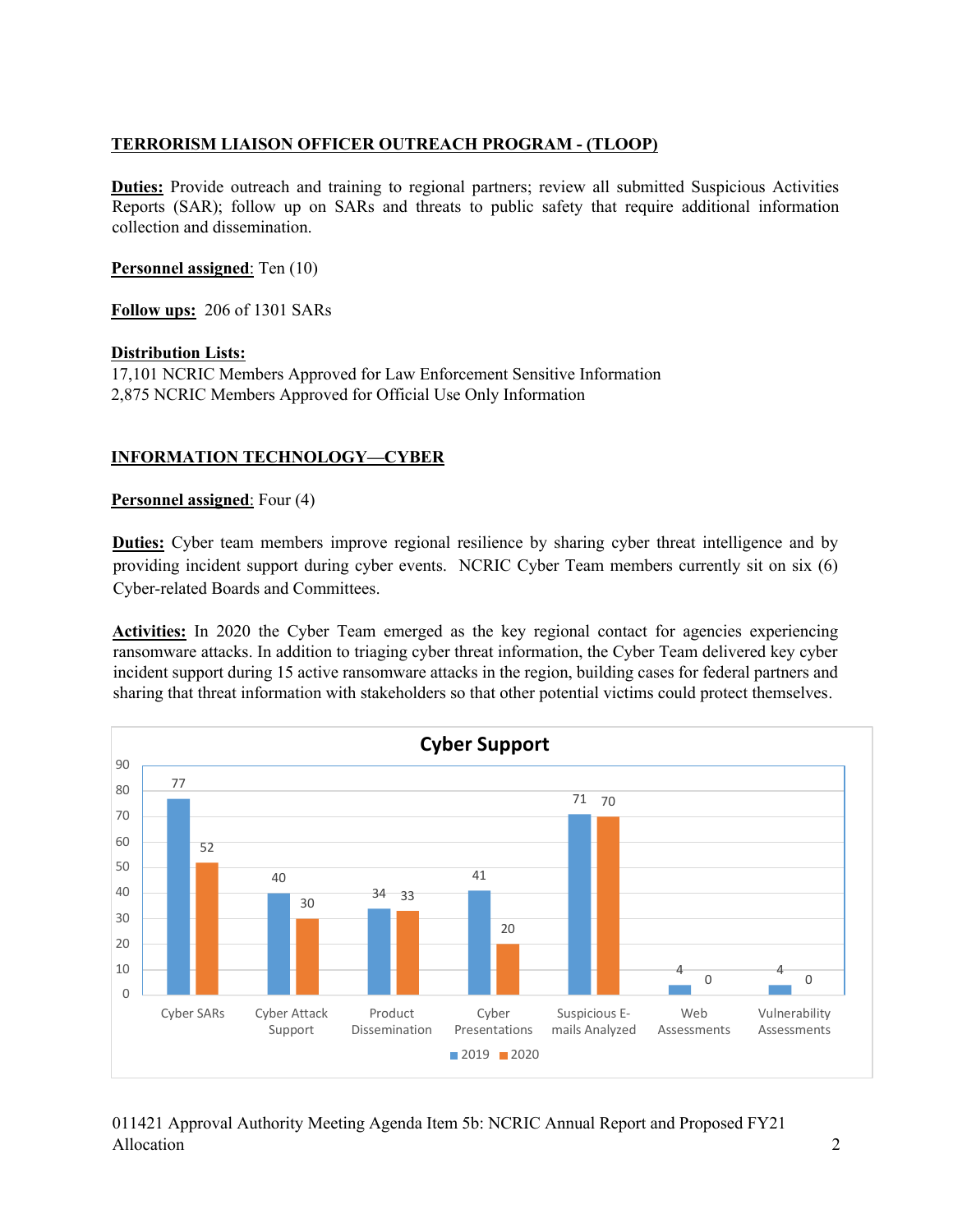# **DIGITAL FORENSIC EVIDENCE LABORATORY**

The NCRIC continues to support the Digital Forensic Evidence Lab (DFEL), which reviews data stored on computers and other portable electronic devices. This work assists in efforts to arrest and convict those engaging in criminal acts.



# **STRATEGY, INFRASTRUCTURE, AND ANALYSIS (SIA) UNIT**

### **Personnel assigned**: Four (4)

**Duties:** The SIA is the NCRIC lead for Critical Infrastructure and Key Resources (CIKR), vulnerability and threat assessments, national data calls for special events and CIKR, special/large-scale event support, and strategic intelligence products and research. The SIA provides support for events based on the potential risk of criminal activity, provides real-time information sharing, and in-depth strategic analysis of regional threats.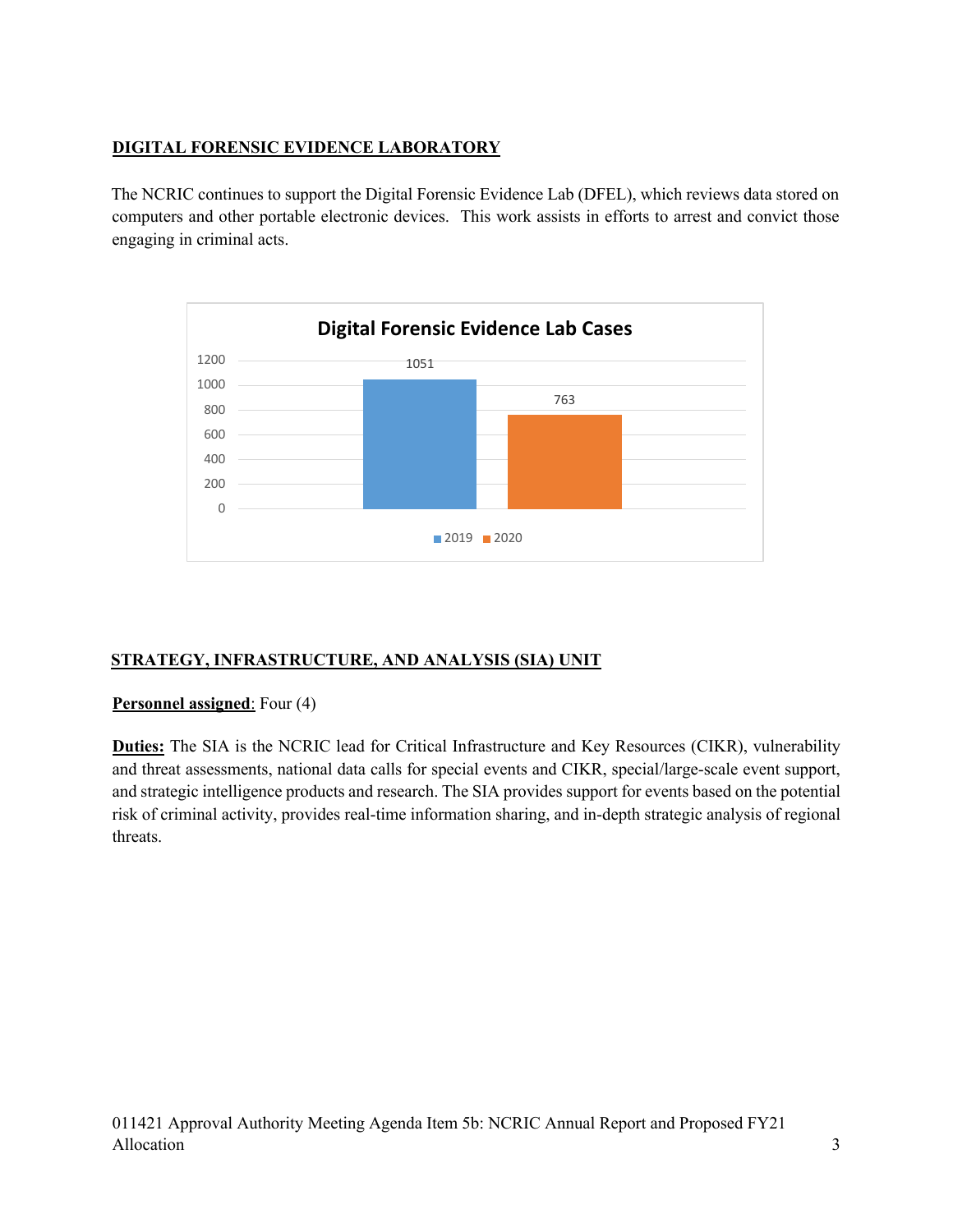**Activities:** In 2020, in addition to coordinating Real-time Open-Source Analysis (ROSA) of threats to public safety, creating a COVID-19 dashboard for the NCRIC AOR, and assessing vulnerabilities of CIKR during pandemic conditions, SIA wrote intelligence products on caravan robberies, transnational crime organizations, elections concerns, threats from unmanned aerial systems, and a region-wide threat assessment in collaboration with the State Threat Assessment Center (STAC) and other California fusion centers.



# **PRIVATE SECTOR OUTREACH**

### **Personnel assigned**: One (1)

**Duties:** Develop/facilitate participation by owners and operators to protect critical infrastructure; provide vetted members with highly valued, sensitive information and intelligence; enhance private sector engagement capabilities.

**Activities:** During 2020, the team temporarily adapted its private sector engagement efforts to the Covid-19 environment which included a modified outreach strategy, along with webinar-based training and information sharing opportunities for its members. The team partnered closely with the FBI InfraGard Program to increase participation by the private sector in this modified strategy. Despite these temporary program changes the team added its largest number of new members in a single year.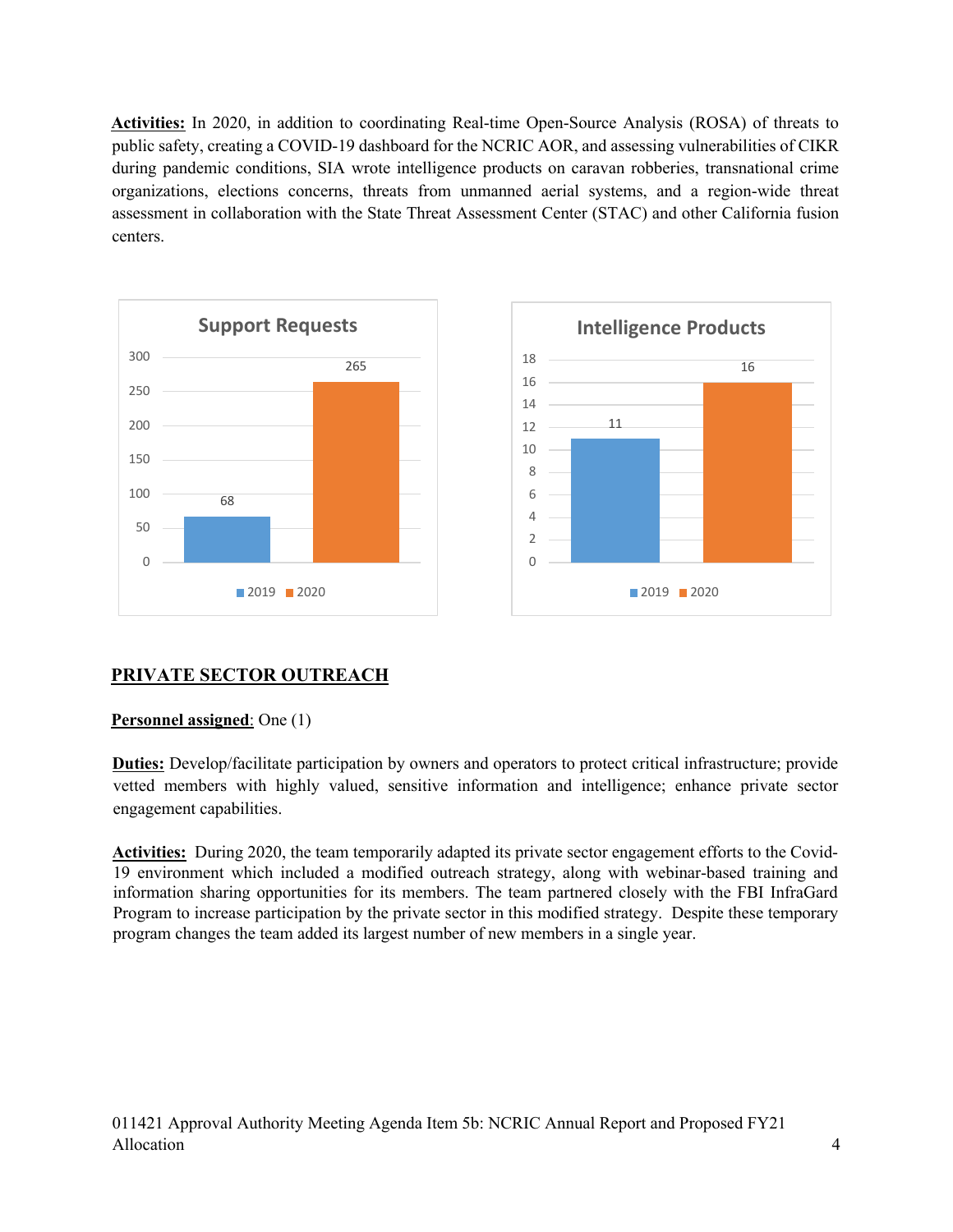#### **Private Sector Membership**

CY 2020- 1492 PS Members *(CY 2020- 231 New Members)*



# **ANALYTICAL SUPPORT (NCRIC-TAG, Priority Crimes, CSU)**

#### **Personnel assigned**: Nineteen (19)

**Duties:** Intake, vet, analyze, and share tips, leads, suspicious activity reports, information, and intelligence on foreign and domestic terrorism, criminal activity or threats to life; regularly collaborate and coordinate with federal, state, local, tribal, and territorial public safety partners, other fusion centers, private sector, faith-based community, and other security partners in our region and nationally to enhance threat information and mitigate risks; provide analytical support for requests for information; develop intelligence products, briefings, threat assessments, or strategic communications regarding regional criminal and terrorism activity trends and patterns; provide investigative and real-time event support; and the Gun-Related Intelligence Program in Santa Clara County.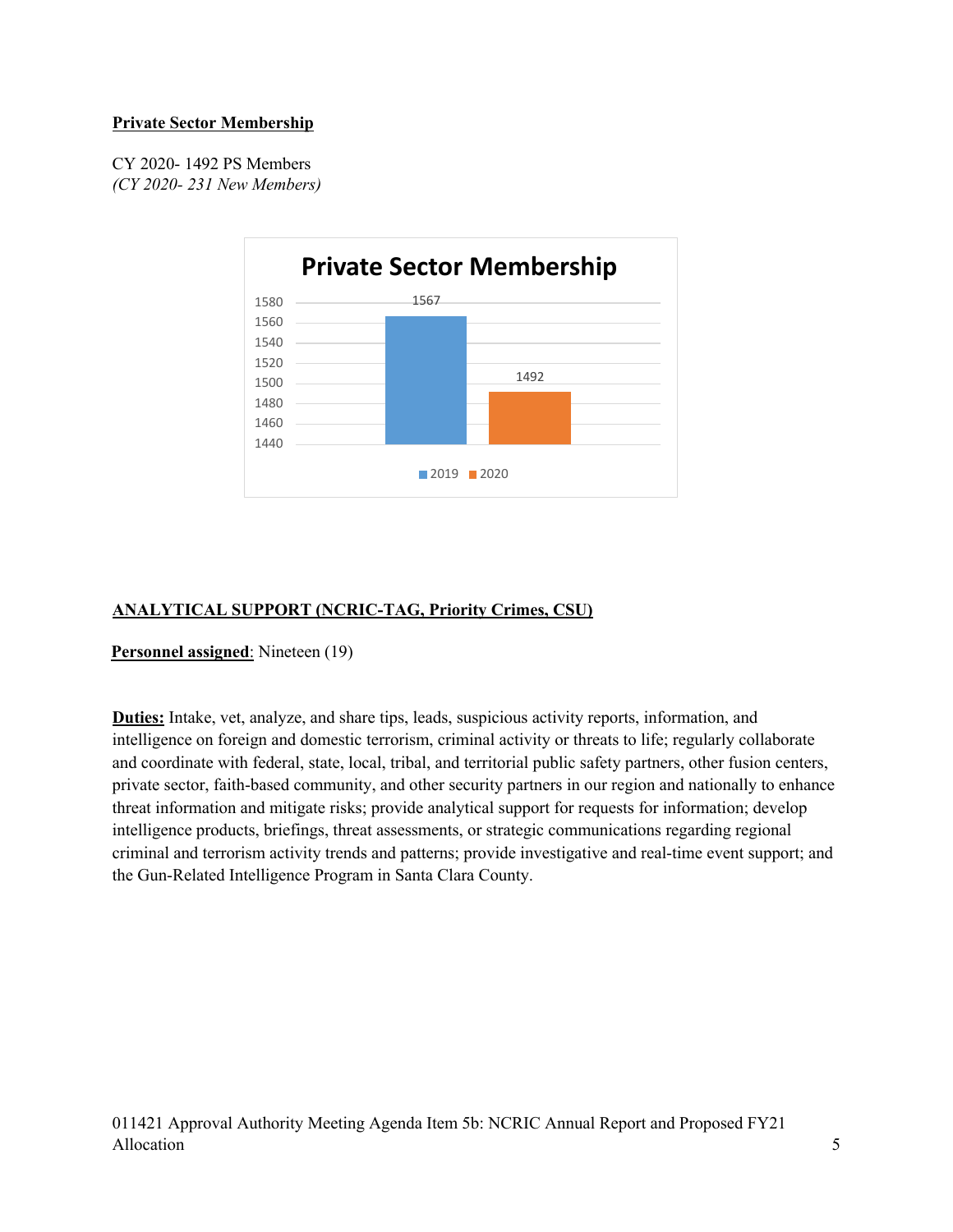**Activities:** In 2020 there was over a 32% increase Suspicious Activity Reports (SARs), which were deconflicted and vetted to determine a criminal and/or a terrorism nexus, and nearly a 300% increase in case support requests, in which analysts often provide in-depth data-driven analytical products and/or courtroom testimony. Intelligence background package requests decreased during 2020.



### **TRAINING FOR CALENDAR YEAR 2020**

In 2020, due to the Covid-19 pandemic, the fusion center adapted to the public health threat environment by using a virtual technological platform to conduct online training classes. These classes related to homeland security, narcotics enforcement, law enforcement officer safety and investigative techniques. Approximately 62 classes were put on and 4,992 students from allied agencies and organizations attended.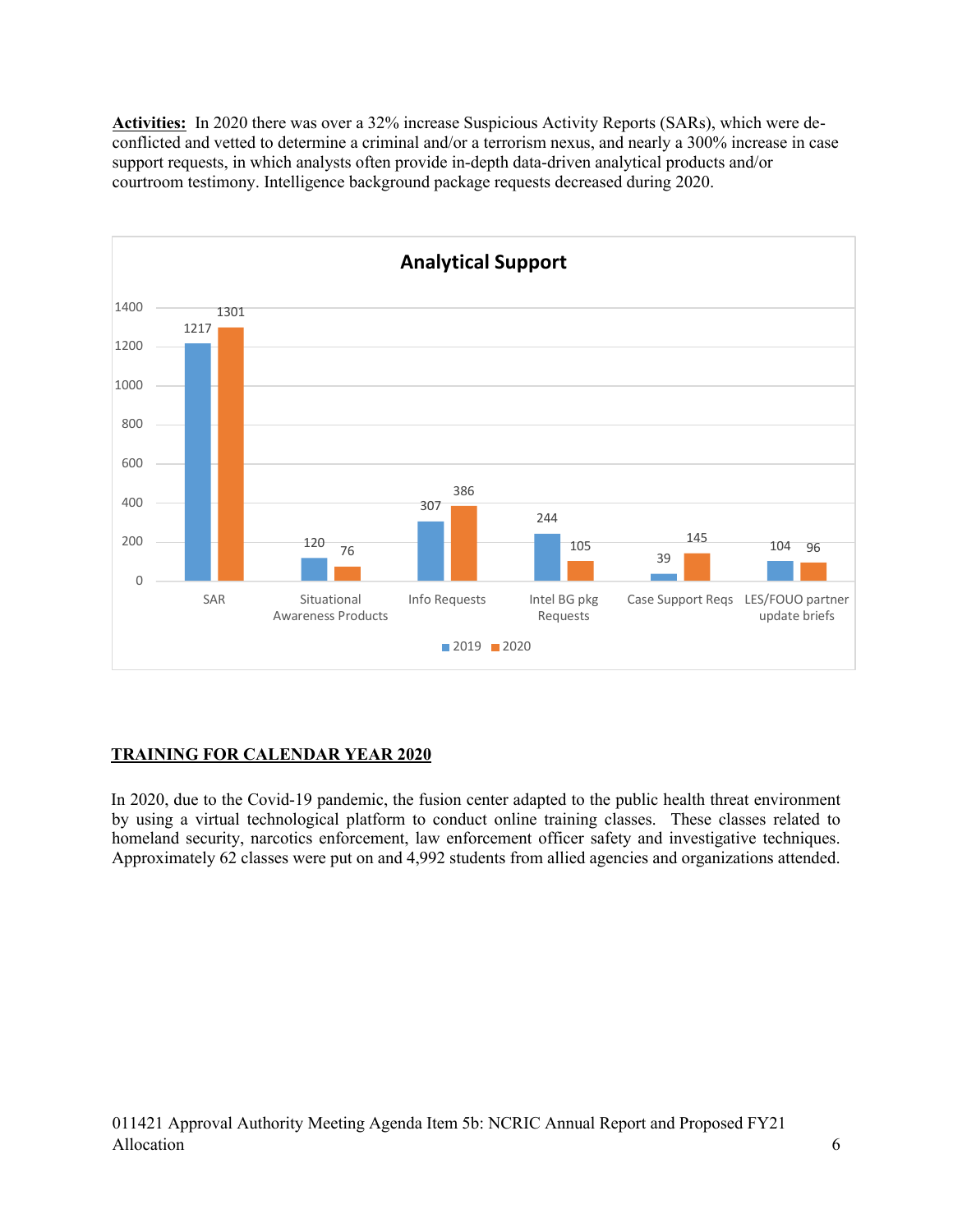## **PILOT PROJECTS**

The NCRIC/NCHIDTA participated in and/or chaired several national and local pilot projects in 2020, including:

## **Threat to Life Projects**

- This year the NCRIC continued two pilot projects that focused on immediate and implied threat to life reporting. The first project was initiated at the request of the FBI's San Francisco Field Division to develop an immediate threat to life mitigation process with some of the world's largest social media companies. The project was developed in partnership with several social media companies and the Western States Information Network (WSIN) to identify and triage on-line threats involving the potential imminent danger of death or serious physical injury. The NCRIC process has saved the lives of potential victims across the United States and the world. The pilot project helped initiate a national task team formed that is developing recommendations for tip, lead, and threat to life management processes. The team was formed by the US DOJ - Bureau of Justice Assistance's Global Advisory Committee and Criminal Intelligence Coordinating Council. The task team is co-chaired by a NCRIC member.
- The second project was initiated in partnership with the FBI's Office of Partner Engagement and Criminal Justice Information System's National Threat Operations Center (NTOC) to develop an immediate threat to life mitigation process to triage threats received by the FBI. The NTOC process has saved the lives of potential victims across the United States.